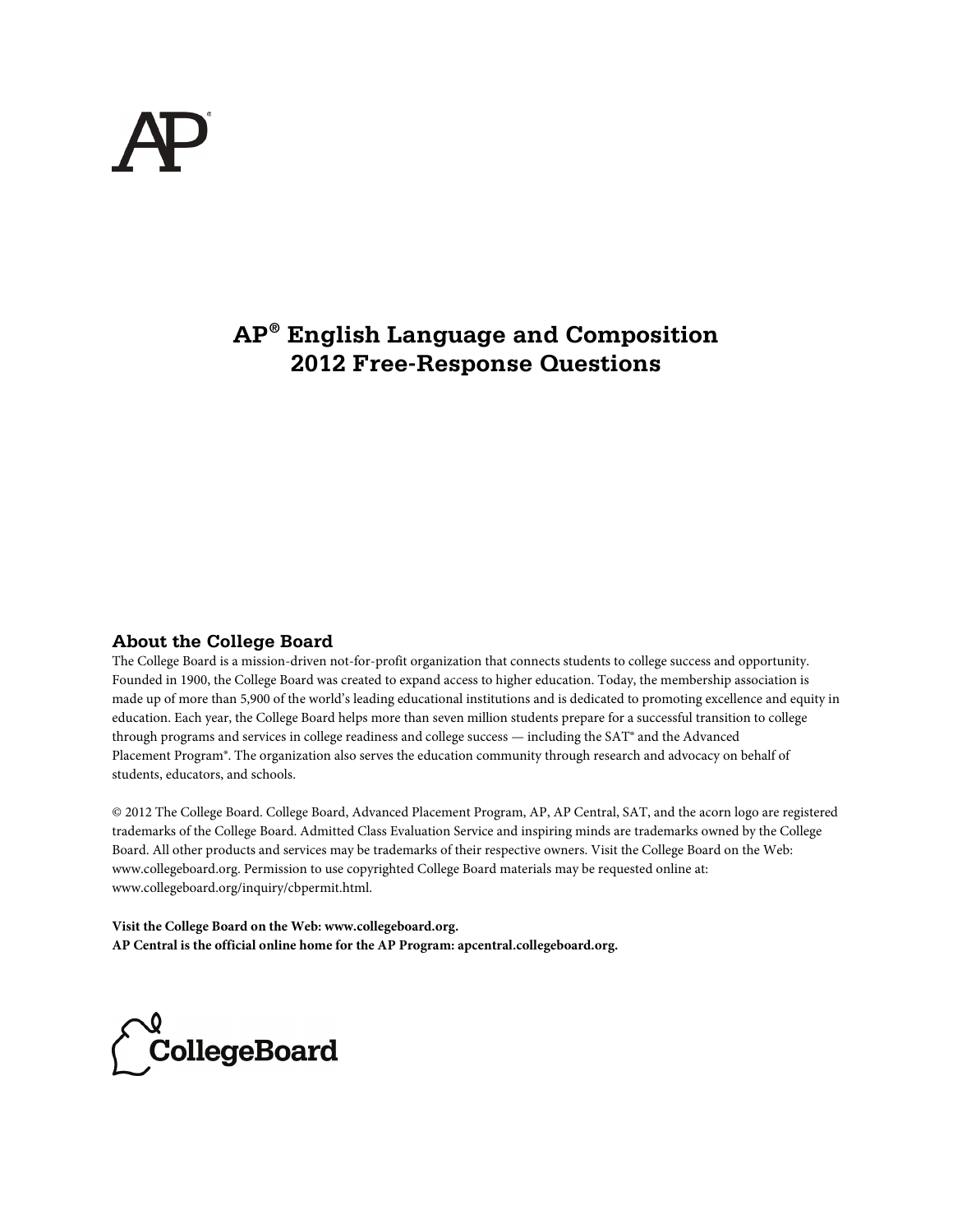### **ENGLISH LANGUAGE AND COMPOSITION SECTION II Total time—2 hours**

### **Question 1**

(Suggested time—40 minutes. This question counts for one-third of the total essay section score.)

The United States Postal Service (USPS) has delivered communications for more than two centuries. During the nineteenth century, the USPS helped to expand the boundaries of the United States by providing efficient and reliable communication across the country. Between 1790 and 1860 alone, the number of post offices in the United States grew from 75 to over 28,000. With this growth came job opportunities for postal workers and a boom in the cross-country rail system. The twentieth century brought substantial growth to the USPS, including large package delivery and airmail. Over the past decade, however, total mail volume has decreased considerably as competition from electronic mail and various package delivery companies has taken business away from the USPS. The loss of revenue has prompted the USPS to consider cutting back on delivery days and other services.

Carefully read the following seven sources, including the introductory information for each source. Then synthesize information from at least three of the sources and incorporate it into a coherent, well-developed essay that argues a clear position on whether the USPS should be restructured to meet the needs of a changing world, and if so, how.

Make sure your argument is central; use the sources to illustrate and support your reasoning. Avoid merely summarizing the sources. Indicate clearly which sources you are drawing from, whether through direct quotation, paraphrase, or summary. You may cite the sources as Source A, Source B, etc., or by using the descriptions in parentheses.

Source A (Stone) Source B (graph) Source C (O'Keefe) Source D (Hawkins) Source E (McDevitt) Source F (Cullen) Source G (photo)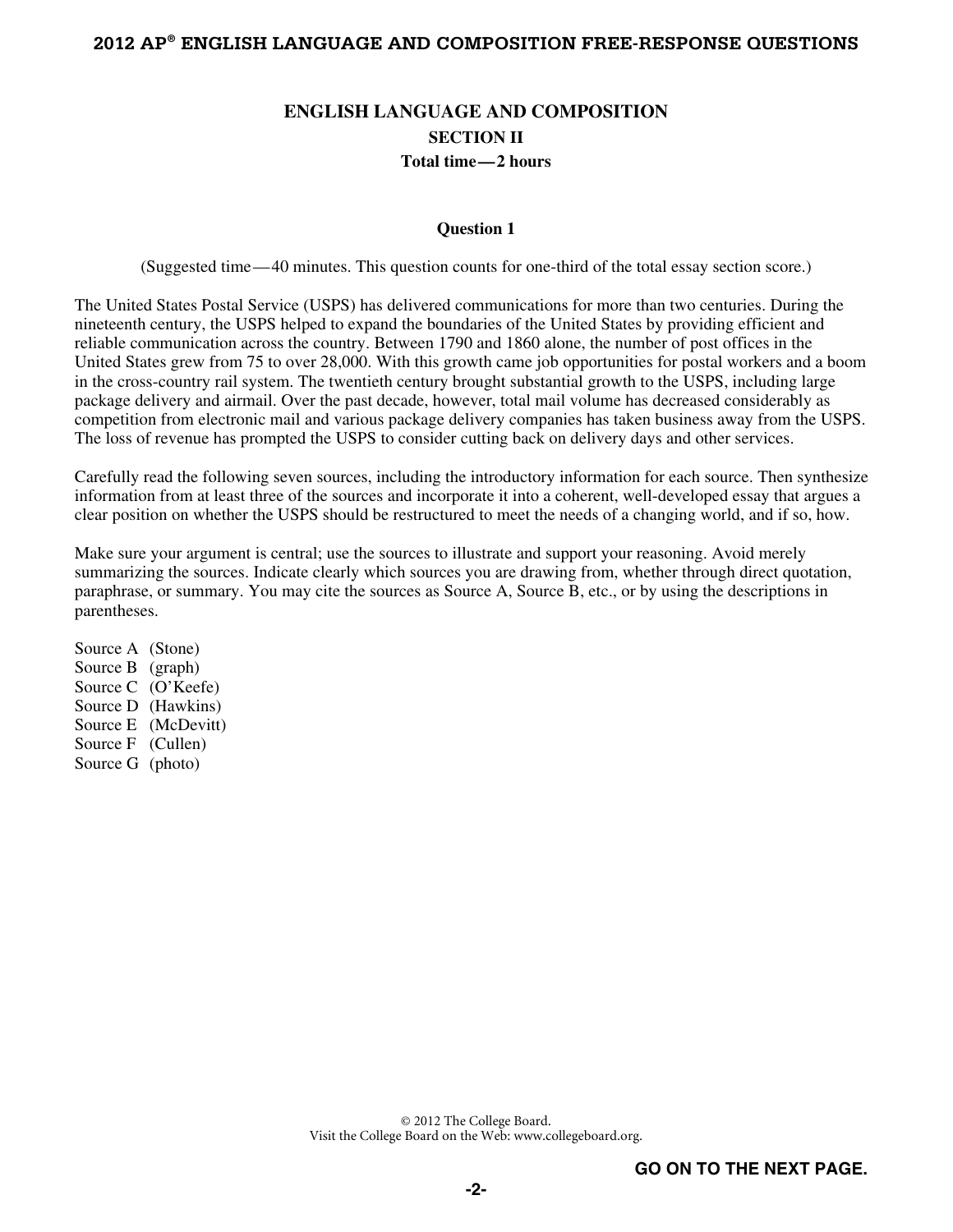#### **Source A**

Stone, Daniel. "Flying Like an Eagle?" *Newsweek*. Newsweek, 5 Oct. 2009. Web. 24 Sept. 2010.

*The following is excerpted from an online article in a national news magazine.* 

Anyone who's waited, and waited, in line at the old letter hub knows the service could probably be run better. NEWSWEEK asked a variety of management consultants and business futurists how to turn the old pony express into a sleek, 21st-century moneymaker—or, at the very least, a breaker-even. Listen up, Postal Service (and Congress): for this advice, we'll let you cut in line.

1) Get into the e-business. More people are e-mailing? So meet their needs. "Give every American an e-mail address when they're born," suggests futurist Watts Wacker. Might they look elsewhere for a different one? Sure, but at least you'll maintain relevance in their mind. Plus, you can sell lucrative advertising on those accounts.

2) Increase service. Don't drop from six- to five-day delivery; go the other way, says Kellogg School marketing prof Richard Honack—to all seven. It seems counterintuitive to add service when you're losing money, but people have less faith in the system precisely because of spotty service. Consider tightening hours, but the USPS could be the first carrier to reliably deliver all week.

3) Advertise with coupons. It sounds like an archaic way to attract customers in a new era, but if people are flocking to the Internet, give them an incentive to come back. "We're a coupon-cutting society," says futurist and business strategist Marlene Brown. "Make people feel like there's value added."

4) Make a play for control of government broadband [Internet access]. With Congress considering an expansion of broadband access, why not put it under the USPS, asks futurist David Houle. "That would define the Postal Service as a communications-delivery service, rather than just a team of letter carriers. Don't let the service's tie to Congress make it fizzle. If used right, why not use it as an advantage?"

5) Rebrand. No one knows what the Postal Service stands for, says Wacker. "Fly like an eagle, what does that even mean?" A company's brand is its most valuable tool, or its biggest liability. Contract out to find a new logo and slogan that actually convey what you do and how you do it. And then use them. (In this week's NEWSWEEK magazine, we asked three design firms to get started.)

6) Close branches if you must, but do it strategically. Franchise services by region, posits business strategist Gurumurthy Kalyanaram. You don't need a full-service post office every few blocks in New York, for example. Some centers could be for letters only, others for packages. That way you cut down on staff size and service required to and from each.

7) Reorganize and motivate staff. Paying high wages with inflated job security isn't a competitive strategy. Unions may be fierce, but consultant Peter Cohan thinks management should put employee contracts out to bid. And add incentives: if a worker saves money, give him a percentage. Inversely, put jobs on the line to avoid losses. In other words, run it like a real business.

From Newsweek October 5, 2009 © 2009 Harman Newsweek LLC, Inc. All rights reserved. Used by permission and protected by the Copyright Laws of the United States. The printing, copying, redistribution, or retransmission of the Material without express written permission is prohibited.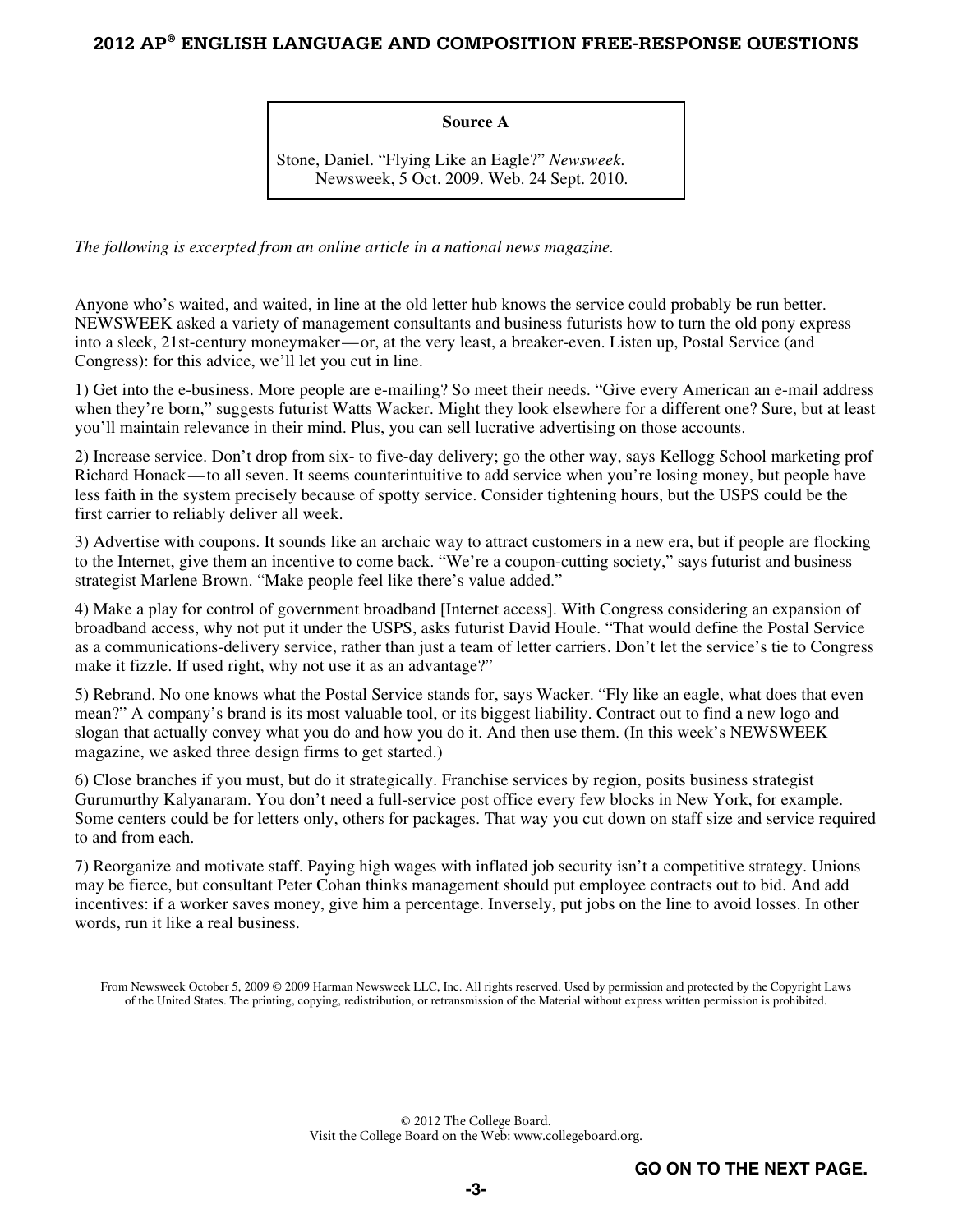| <b>Source B</b>                                                                                                                                                                                                           |
|---------------------------------------------------------------------------------------------------------------------------------------------------------------------------------------------------------------------------|
| "The Challenge to Deliver: Creating the 21st Century"<br>Postal Service: United States Postal Service 2009<br>Annual Report." United States Postal Service.<br>United States Postal Service, 2009. Web.<br>24 Sept. 2010. |

*The following graph is excerpted from the 2009 annual report of the United States Postal Service.* 



**The Delivery Challenge: Less Mail, More Addresses**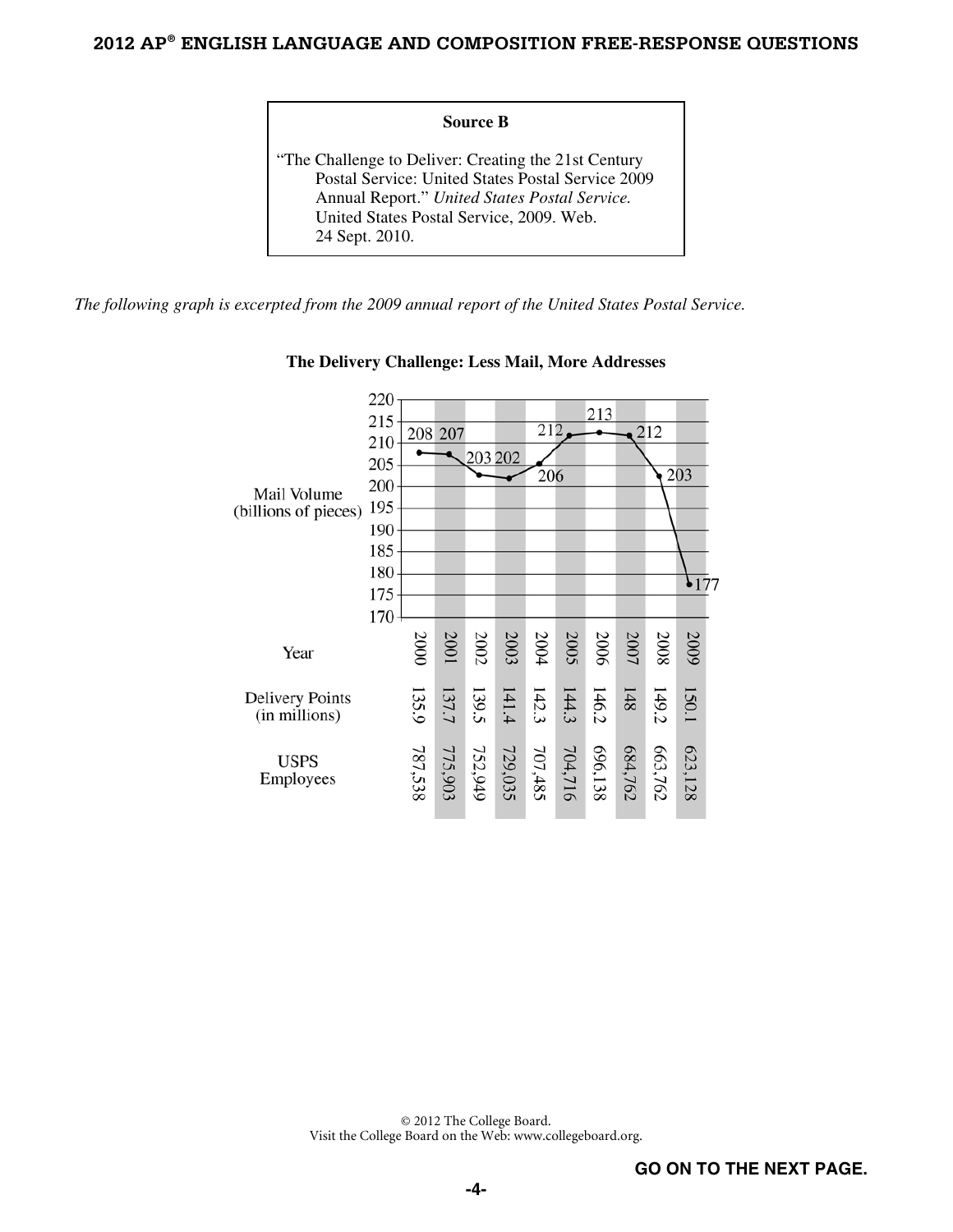#### **Source C**

O'Keefe, Ed. "Postal Service Expected to Announce 'Significant Changes.' " *Washington Post*. Washington Post Company, 2 Mar. 2010. Web. 27 Sept. 2010.

*The following is excerpted from an online article in a national newspaper.* 

The U.S. Postal Service will release projections Tuesday that confirm for the first time the suspicion that mail volume will never return to pre-recession levels. In response, the agency is pushing anew for a dramatic reshaping of how Americans get and send their letters and packages.

Customers are continuing to migrate to the Internet and to cheaper standard-mail options, and away from the Postal Service's signature product—first-class mail, Postmaster General John E. Potter will report in announcing the projections.

The Postal Service experienced a 13 percent drop in mail volume last fiscal year, more than double any previous decline, and lost \$3.8 billion. The projections anticipate steeper drops in mail volume and revenue over the next 10 years, and mounting labor costs only complicate the agency's path to firm fiscal footing.

In an effort to offset some of the losses, Potter seeks more flexibility in the coming year to set delivery schedules, prices and labor costs. The changes could mean an end to Saturday deliveries, longer delivery times for letters and packages, higher postage-stamp prices that exceed the rate of inflation, and the potential for future layoffs.

"At the end of the day, I'm convinced that if we make the changes that are necessary, we can continue to provide universal service for Americans for decades to come," Potter said Monday. "We can turn back from the red to the black, but there are some significant changes we need to make."

The postmaster general called for many of these changes last year but failed to convince lawmakers. This time he's armed with \$4.8 million worth of outside studies that conclude that, without drastic changes, the mail agency will face even more staggering losses.

From The Washington Post, © March 02, 2010 The Washington Post. All rights reserved. Used by permission and protected by the Copyright Laws of the United States. The printing, copying, redistribution, or retransmission of the Material without express written permission is prohibited.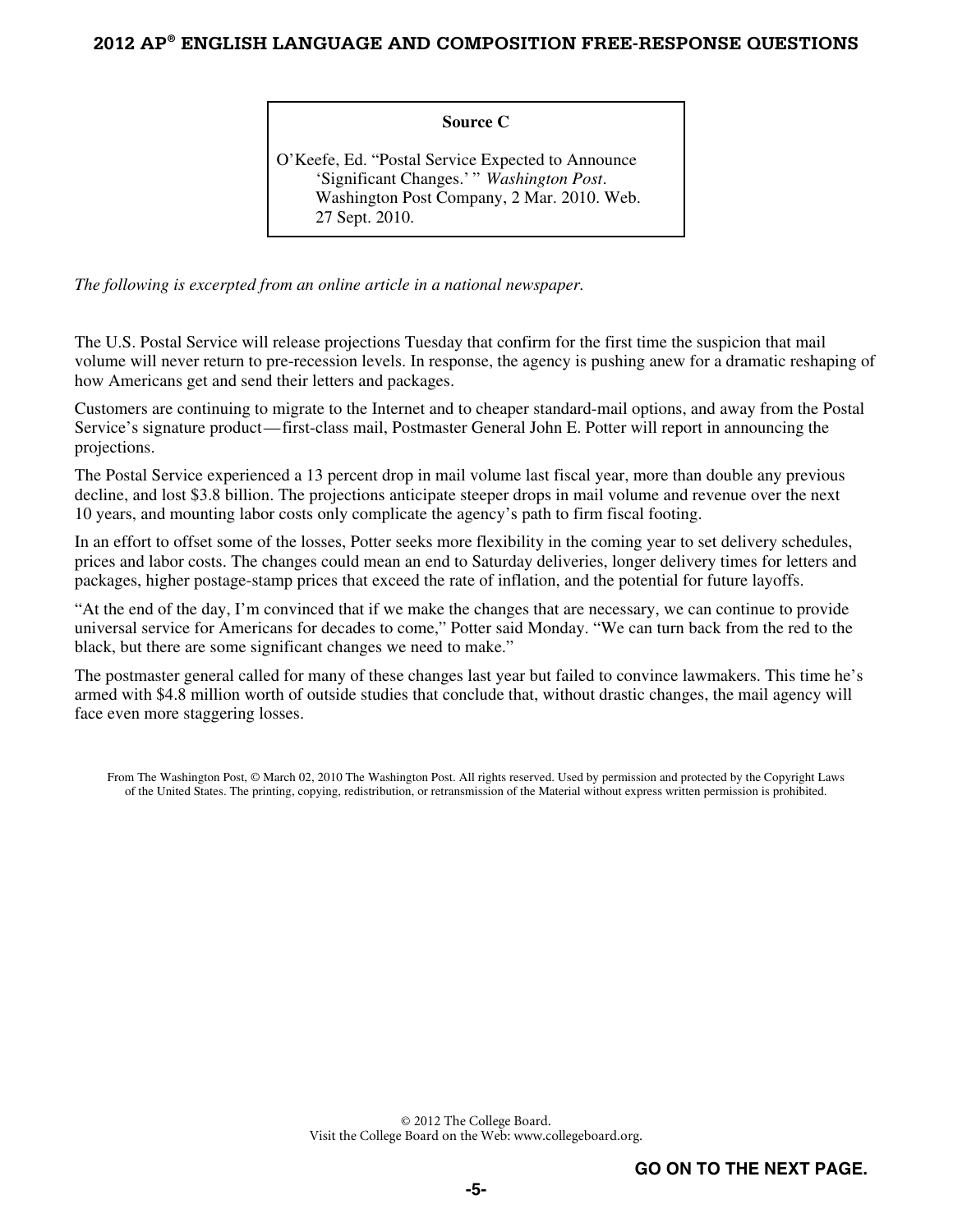#### **Source D**

Hawkins, Dawn. "Advantages of Using the United States Postal Service." *Associated Content.* Associated Content, 14 Aug. 2009. Web. 27 Sept. 2010.

*The following is excerpted from an online article.* 

Note: The article by Dawn Hawkins does not appear on this website due to copyright constraints.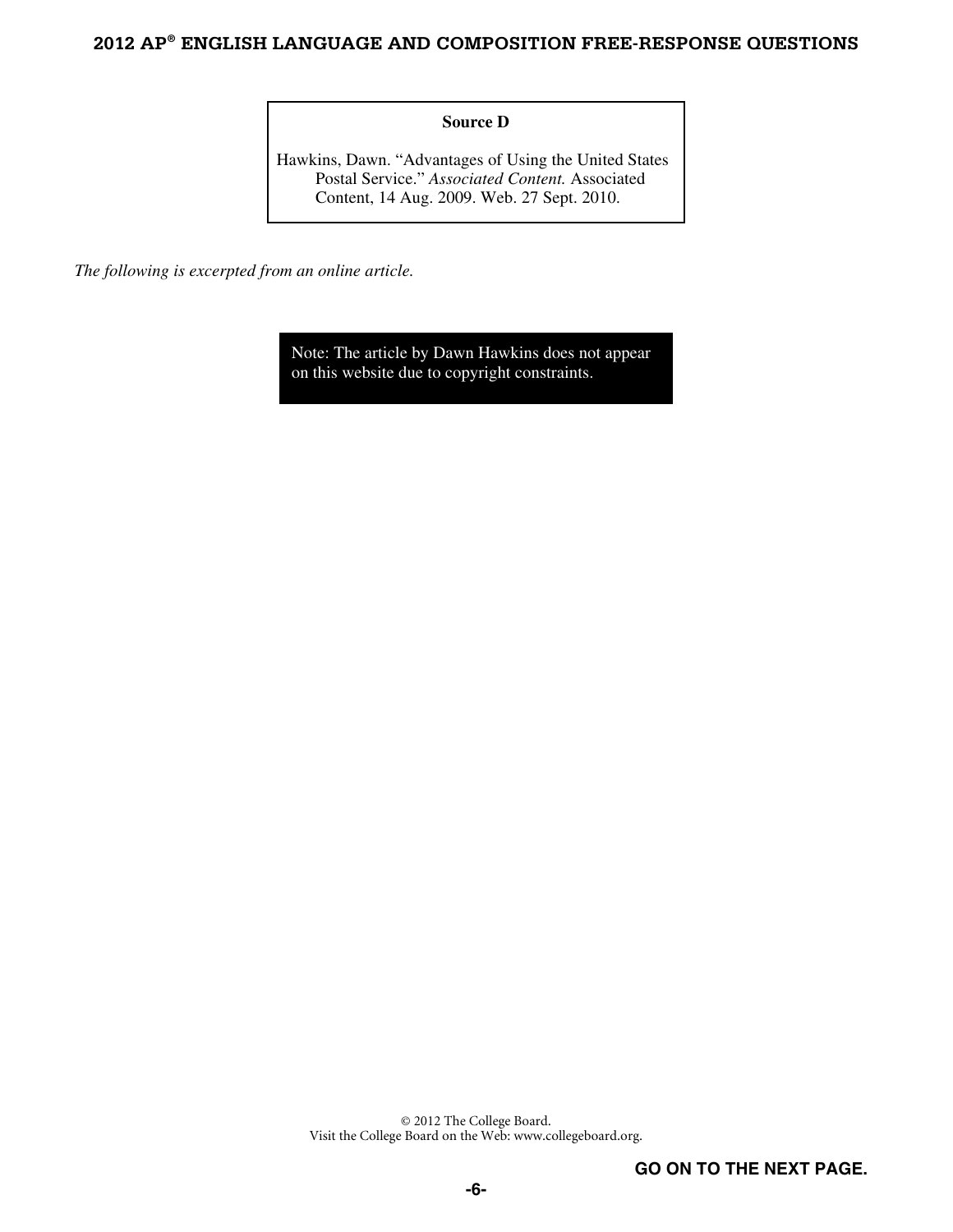#### **Source E**

McDevitt, Caitlin. "To Postal Workers, No Mail Is 'Junk': With Revenues Falling, the Post Office Owes Its Future to Stuff We Throw Out." *Newsweek*. Newsweek, 27 Sept. 2008. Web. 28 Sept. 2010.

*The following is excerpted from an online article in a national news magazine.* 

These are tough times for the U.S. Postal Service. It's being pummeled by high fuel costs. The soft economy is crimping the overall volume of mail, which fell 5.5 percent in the past year. Its business is also falling as Americans opt for e-mail over birthday cards and thank-you notes. Now comes another threat: consumers like Colleen Plimpton of Bethel, Conn. Earlier this year Plimpton became tired of the credit-card offers, catalogs and advertising fliers that clogged her mailbox. So in February she paid \$20 to GreenDimes, a firm that helps consumers reduce their inflow of "junk mail" by contacting businesses on their behalf. "[Junk mailers] are cutting down trees willy-nilly, and that has got to stop," says Plimpton.

To the post office, consumers like her are a serious threat. "Efforts to convince people not to receive mail are really going to hurt," says Steve Kearney, a Postal Service senior vice president.

The Postal Service lost \$1.1 billion in its latest quarter. That number would be even larger if it weren't for direct mailings, which now constitute 52 percent of mail volume, up from 38 percent in 1990. Revenue from direct mail "is the financial underpinning of the Postal Service—it could not survive without it," says Michael Coughlin, former deputy postmaster.

But 89 percent of consumers say in polls that they'd prefer not to receive direct-marketing mail; 44 percent of it is never opened. That's why 19 state legislatures have debated Do Not Mail lists, which would function just like the federal Do Not Call list. But partly due to opposition from postal workers, not a single bill has passed. When Colorado state Rep. Sara Gagliardi held a public meeting on a bill she was sponsoring, she was surprised when a crowd of postal workers showed up to express vehement opposition.

Both the Postal Service and the Direct Marketing Association say direct mail is a key source of customers for small businesses. "Advertising mail is a very valuable product to many consumers," says Sam Pulcrano, Postal Service vice president for sustainability, who points to two-for-one pizza coupons as especially welcome surprises. To blunt opposition, the DMA recently launched the Mail Moves America coalition to lobby against the restrictions.

GreenDimes founder Pankaj Shah isn't sympathetic. Not only is his company providing a service to consumers, he says, but it has also used its fees to plant more than 1 million trees. "We're all about giving consumers choice, not about bringing down the post office," he says. Still, as more consumers opt out of junk mail, rain, sleet and gloom of night may seem like the least of mail carriers' problems.

From Newsweek October 27, 2008 © 2008 Harman Newsweek LLC, Inc. All rights reserved. Used by permission and protected by the Copyright Laws of the United States. The printing, copying, redistribution, or retransmission of the Material without express written permission is prohibited.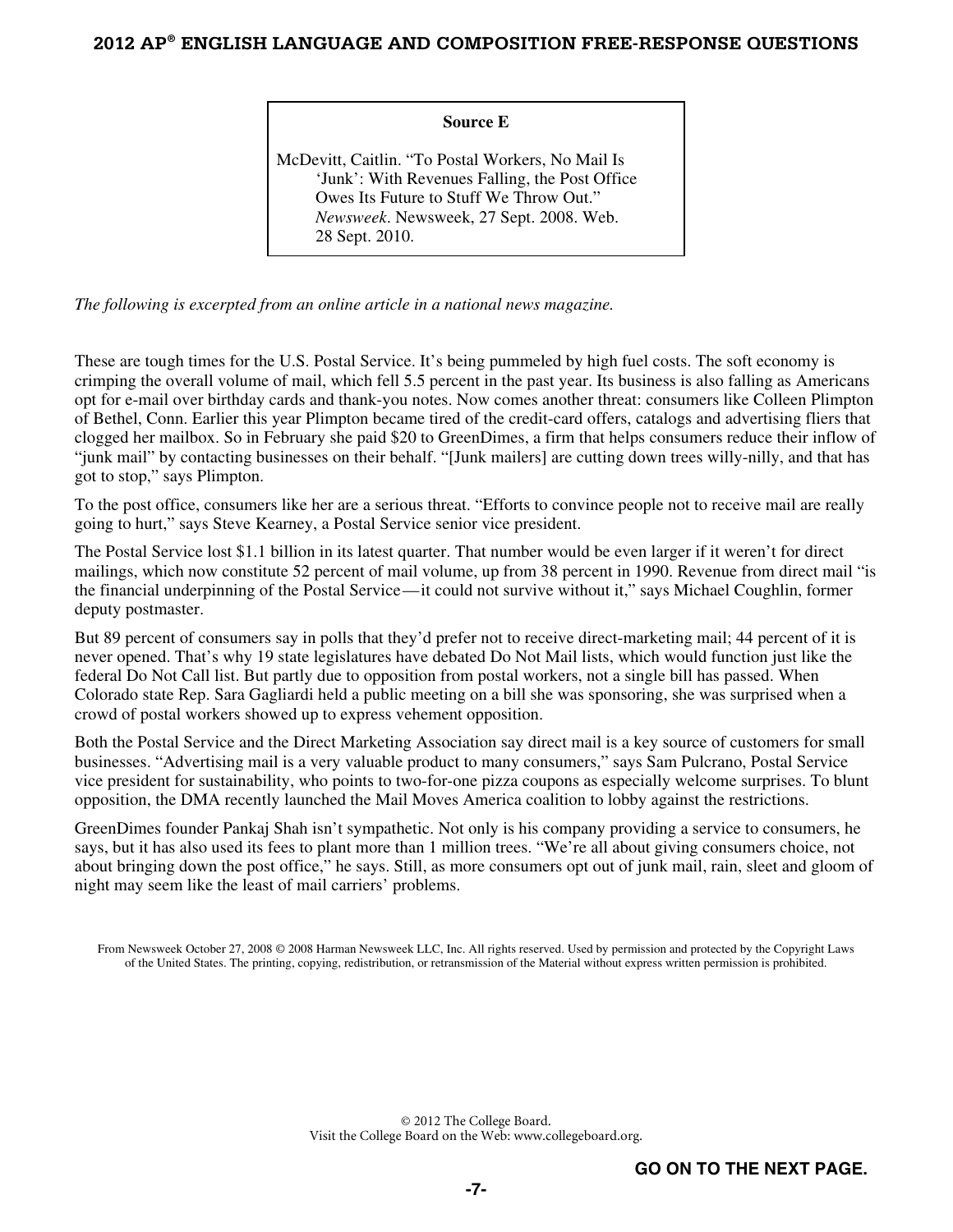#### **Source F**

Cullen, Kevin. "Sending, Getting 'Real' Mail Still Magic." *Commercial-News*. Commercial-News, 20 Mar. 2010. Web. 28 Sept. 2010.

*The following is excerpted from an online article.* 

E-mail is fast and simple, but to me an old-fashioned, handwritten letter has value in this speed-obsessed world. I have deleted hundreds of e-mails in one fell swoop, without taking the time to reread them, but I still have a letter that my Grandpa Cullen sent to me when I was 8.

I like to receive letters, thank-you notes, birthday cards and Christmas cards, and I like to send them too. Even today, it costs just 44 cents to send one from Danville to Sandybeach, Hawaii, or Frozentoes, Alaska . . . a genuine bargain.

Historians worry about the disappearance of permanent, written records. If there were no "real" letters, diaries, governmental files, handbills, pamphlets, magazines, newspapers and books—real ink on real paper—what would be left? Will electronic records even survive for 100 years? And what will happen if they don't? . . .

The Postal Service has been required to pay its own costs since 1970, and it made a profit until 2006. Since then, declining mail volume has created major problems. It delivered 17 percent fewer pieces in 2009 than it did in 2006, and lost \$1.4 billion. That money was borrowed from the U.S. Treasury.

More declines in volume, coupled with the soaring cost of retiree health benefits, could create \$238 billion in losses over the next 10 years, Postmaster General John Potter recently said. Approximately half of the present 300,000 postal workers are expected to retire by 2020.

Eliminating Saturday mail delivery would save \$40 billion over a decade. Potter also wants to close and consolidate 154 post offices. More and more part-time workers would be hired as full-time workers retire.

Clearly, mail delivery isn't going away entirely. It's an essential government function, like feeding the Army. No private contractor will carry a letter from the Florida Keys to Alaska for 44 cents.

I'm going to do my bit by sending more letters.

Our Christmas card list will be expanded. Birthday cards will go to more friends and family. And I'm going to thank more people, in writing, for more things. I will send more cards and letters to offer encouragement, interest and sympathy. It shows good breeding.

I have shoeboxes filled with kind letters sent to me through the years by readers who liked something that I wrote. I always thanked them by return mail. Many friendships began that way. Those messages weren't deleted 100 at a time; they were saved, and they can be reread. . . .

It's satisfying to write a "real" letter, put it in an envelope and drop it into the mailbox. A day or two later, I know, someone will hold it and connect with me. Who knows? It may be read by someone I will never meet, 100 years from now.

Not a bad investment, for 44 cents.

"Sending, Getting 'Real' Mail Still Magic," by Kevin Cullen, copyright © 2010 by Commercial News. Used by permission.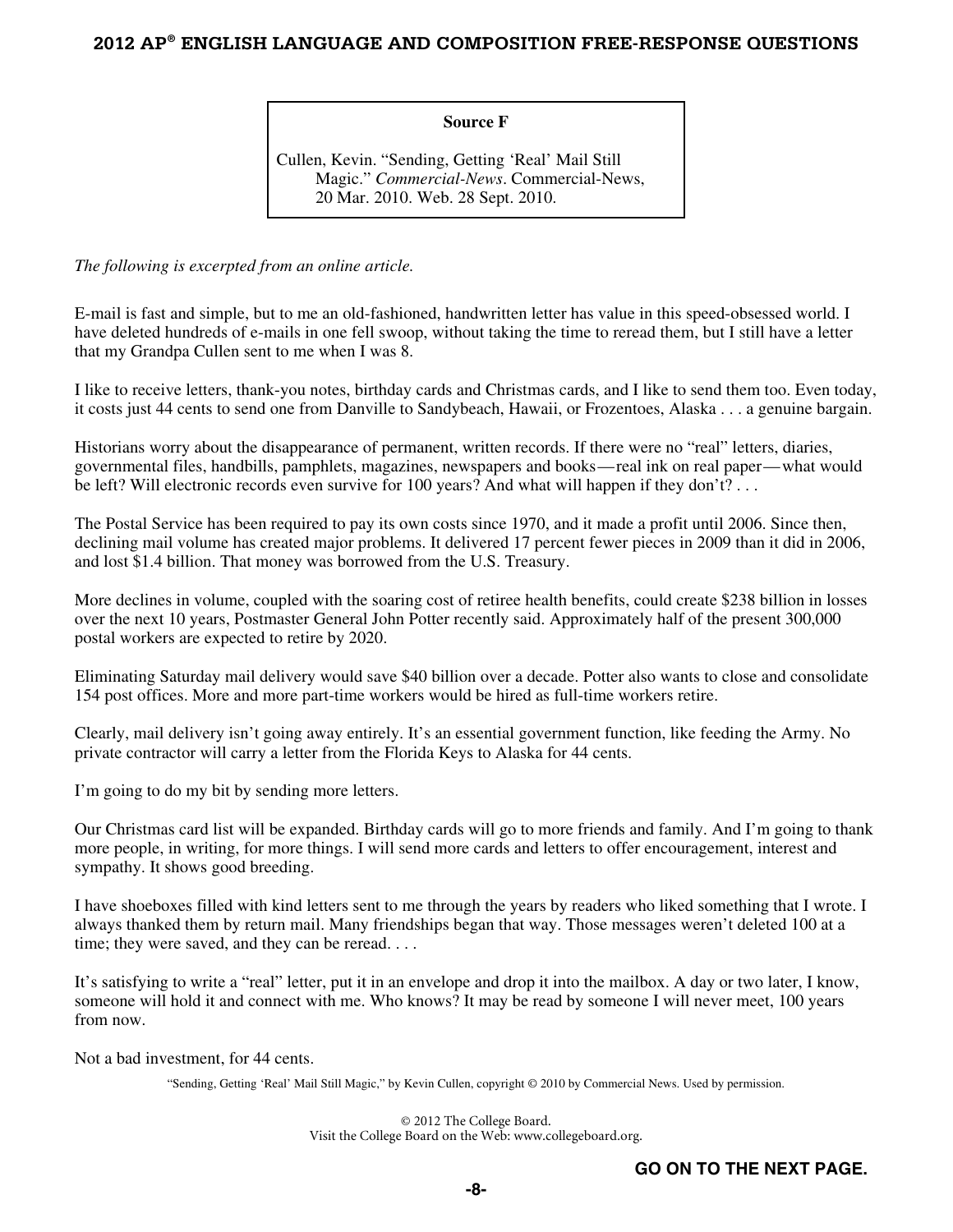#### **Source G**

*Ochopee Post Office, Florida, 1970s*. N.d. Photograph. Collection of the United States Postal Service. *USPS.com*. Web. 9 May 2011.

*The following photo, from the Web site of the United States Postal Service, shows the Ochopee Post Office, the smallest free-standing post office in the United States.* 



Ochopee Post Office, Florida, 1970s © 1970 United States Postal Service. All Rights Reserved. Used with Permission.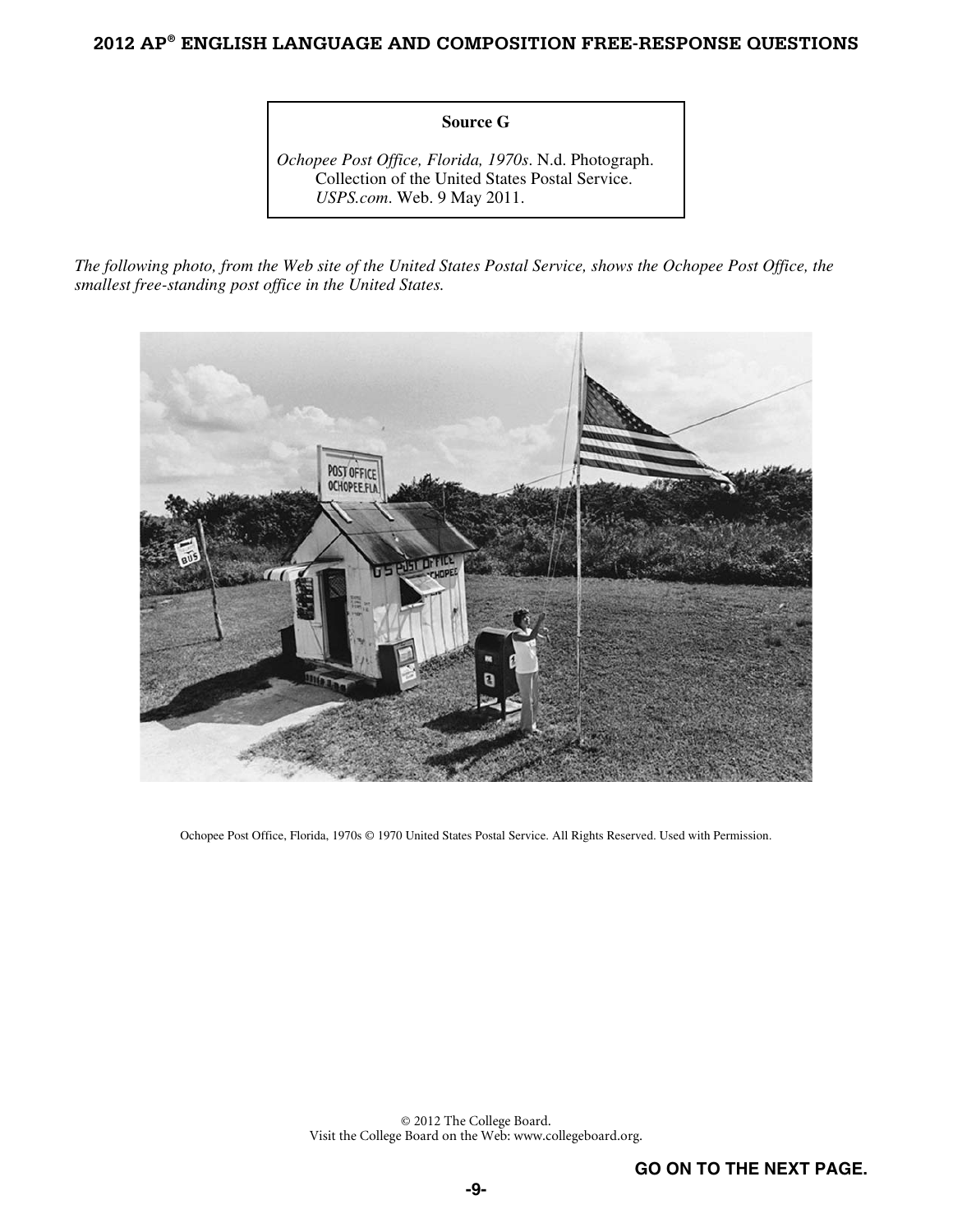### **Question 2**

(Suggested time—40 minutes. This question counts for one-third of the total essay section score.)

On April 10, 1962, as the United States was emerging from a recession, the nation's largest steel companies raised steel prices by 3.5 percent. President John F. Kennedy, who had repeatedly called for stable prices and wages as part of a program of national sacrifice during a period of economic distress, held a news conference on April 11, 1962, which he opened with the following commentary regarding the hike in steel prices. Read Kennedy's remarks carefully. Then write an essay in which you analyze the rhetorical strategies President Kennedy uses to achieve his purpose. Support your analysis with specific references to the text.

Simultaneous and identical actions of United States Steel and other leading steel corporations, increasing steel prices by some 6 dollars a ton, constitute a wholly unjustifiable and irresponsible

*Line*

*5* defiance of the public interest. In this serious hour in our nation's history, when we are confronted with grave crises in Berlin and Southeast Asia, when we are devoting our energies to economic recovery and stability, when we are

- *10* asking Reservists to leave their homes and families for months on end, and servicemen to risk their lives—and four were killed in the last two days in Viet Nam—and asking union members to hold down their wage requests, at a time when restraint
- *15* and sacrifice are being asked of every citizen, the American people will find it hard, as I do, to accept a situation in which a tiny handful of steel executives whose pursuit of private power and profit exceeds their sense of public responsibility can show such
- *20* utter contempt for the interests of 185 million Americans.

If this rise in the cost of steel is imitated by the rest of the industry, instead of rescinded, it would increase the cost of homes, autos, appliances, and

- *25* most other items for every American family. It would increase the cost of machinery and tools to every American businessman and farmer. It would seriously handicap our efforts to prevent an inflationary spiral from eating up the pensions of our
- *30* older citizens, and our new gains in purchasing power.

It would add, Secretary McNamara\* informed me this morning, an estimated one billion dollars to the cost of our defenses, at a time when every dollar is

- *35* needed for national security and other purposes. It would make it more difficult for American goods to compete in foreign markets, more difficult to withstand competition from foreign imports, and thus more difficult to improve our balance of
- payments position, and stem the flow of gold.

And it is necessary to stem it for our national security, if we are going to pay for our security commitments abroad. And it would surely handicap our efforts to induce other industries and unions to

- *45* adopt responsible price and wage policies. The facts of the matter are that there is no justification for an increase in the steel prices. The recent settlement between the industry and the union, which does not even take place until July 1st, was
- *50* widely acknowledged to be non-inflationary, and the whole purpose and effect of this Administration's role, which both parties understood, was to achieve an agreement which would make unnecessary any increase in prices.
- *55* Steel output per man is rising so fast that labor costs per ton of steel can actually be expected to decline in the next twelve months. And in fact, the Acting Commissioner of the Bureau of Labor Statistics informed me this morning that, and I quote:
- *60* "Employment costs per unit of steel output in 1961 were essentially the same as they were in 1958." The cost of the major raw materials, steel scrap and coal, has also been declining, and for an industry which has been generally operating at less than two-
- *65* thirds of capacity, its profit rate has been normal and can be expected to rise sharply this year in view of the reduction in idle capacity. Their lot has been easier than that of a hundred thousand steel workers thrown out of work in the last three years. The
- *70* industry's cash dividends have exceeded 600 million dollars in each of the last five years, and earnings in the first quarter of this year were estimated in the February 28th Wall Street Journal to be among the highest in history.
- *75* In short, at a time when they could be exploring how more efficiency and better prices could be obtained, reducing prices in this industry in recognition of lower costs, their unusually good labor contract, their foreign competition and their
- *80* increase in production and profits which are coming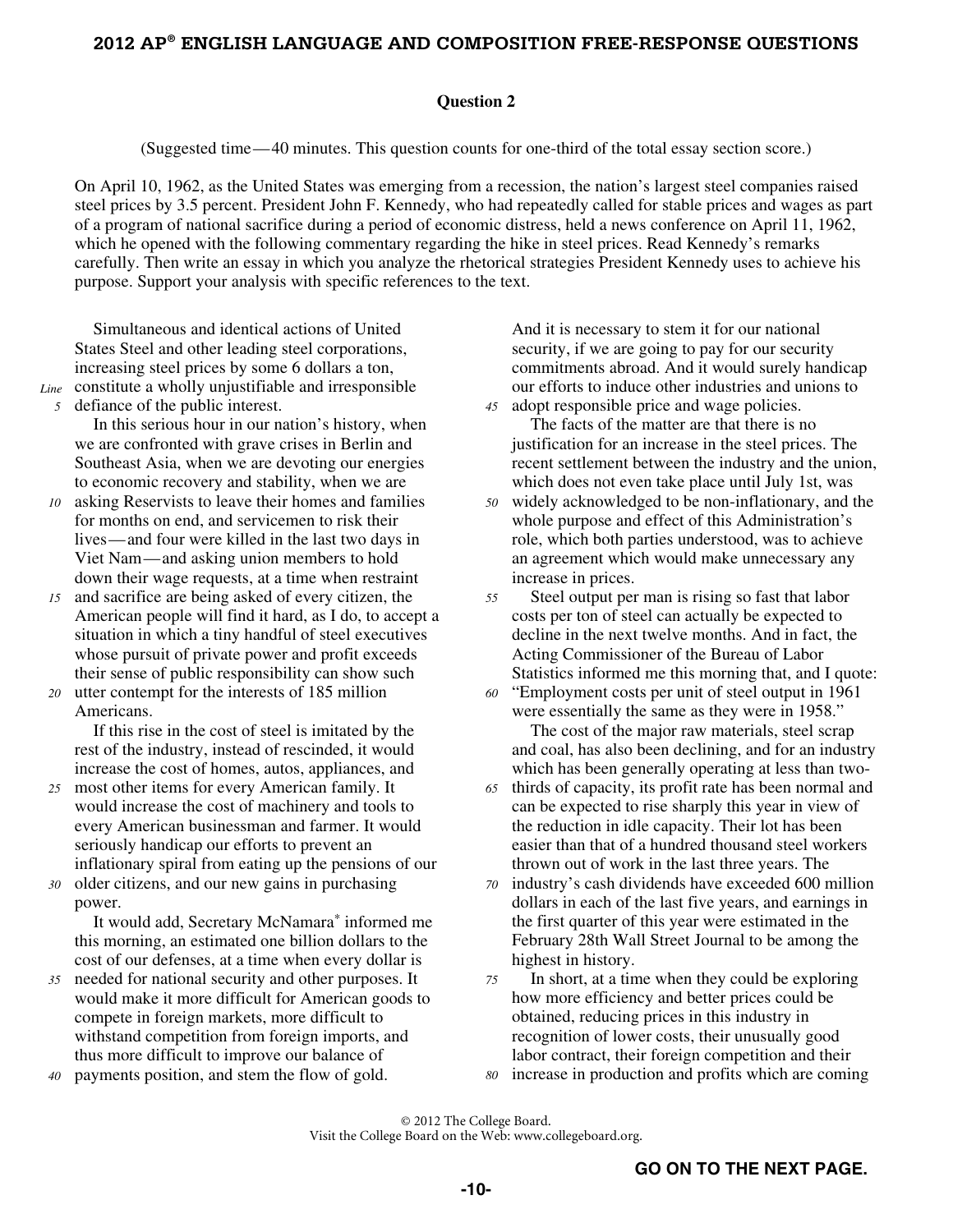this year, a few gigantic corporations have decided to increase prices in ruthless disregard of their public responsibilities.

The Steel Workers Union can be proud that it

*85* abided by its responsibilities in this agreement, and this government also has responsibilities, which we intend to meet.

The Department of Justice and the Federal Trade Commission are examining the significance of this *90* action in a free, competitive economy.

The Department of Defense and other agencies are reviewing its impact on their policies of procurement, and I am informed that steps are underway by those Members of the Congress who

*95* plan appropriate inquiries into how these price

decisions are so quickly made, and reached, and what legislative safeguards may be needed to protect the public interest.

Price and wage decisions in this country,

*100* except for very limited restrictions in the case of monopolies and national emergency strikes, are and ought to be freely and privately made, but the American people have a right to expect in return for that freedom, a higher sense of business

*105* responsibility for the welfare of their country than has been shown in the last two days. Some time ago I asked each American to consider what he would do for his country and I asked the steel companies. In the last 24 hours we had their

*110* answer.

<sup>\*</sup> Robert S. McNamara, secretary of defense from 1961 to 1968